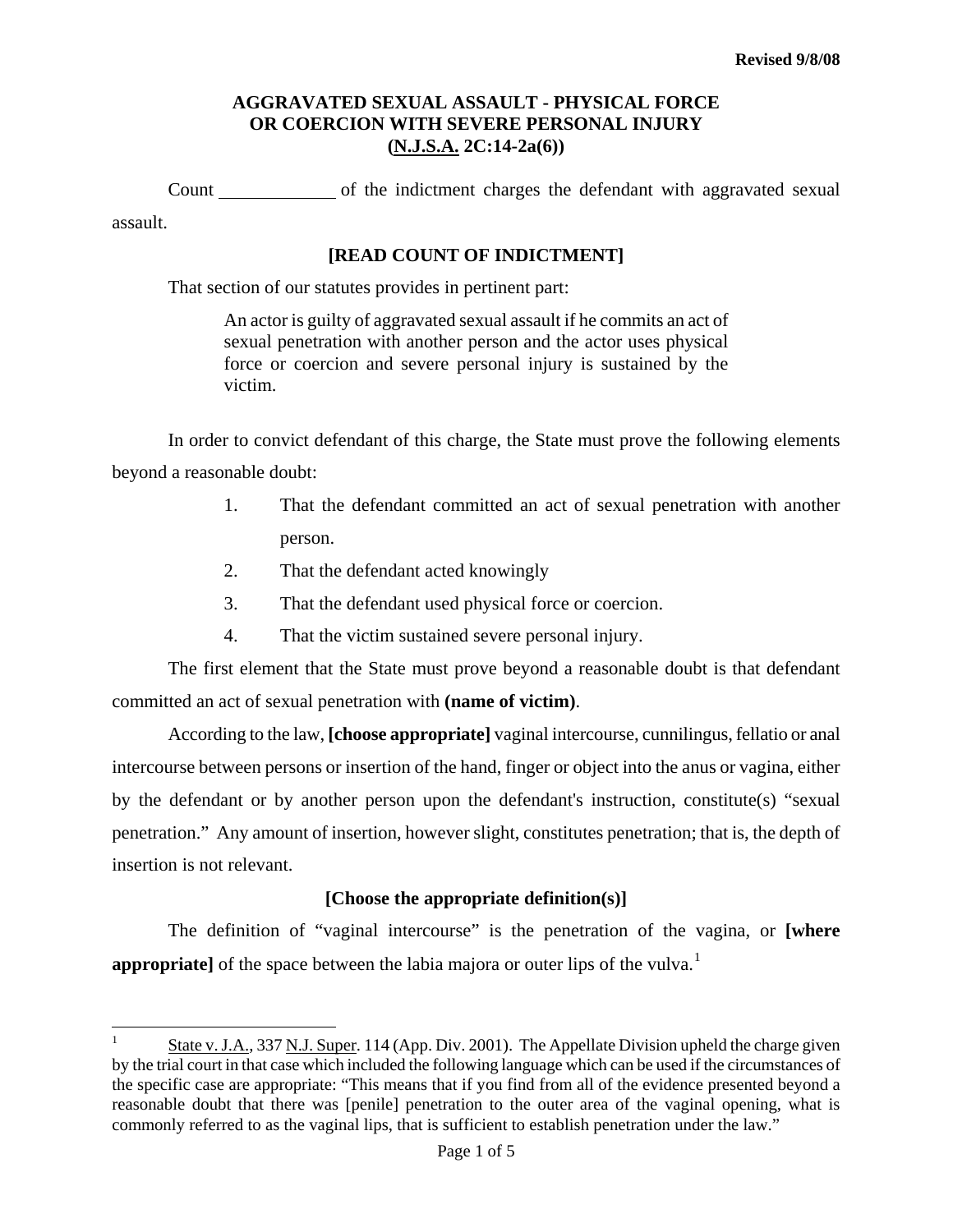The definition of "cunnilingus" is oral contact with the female sex organ. $<sup>2</sup>$  $<sup>2</sup>$  $<sup>2</sup>$ </sup>

The definition of "fellatio" is oral contact with the male sexual organ. $3$ 

The definition of "anal intercourse" is penetration of any depth into the anus.<sup>[4](#page-1-1)</sup>

The second element that the State must prove beyond a reasonable doubt is that defendant acted knowingly. A person acts knowingly with respect to the nature of his/her conduct or the attendant circumstances if he/she is aware that the conduct is of that nature or that such circumstances exist or the person is aware of a high probability of their existence. A person acts knowingly with respect to a result of the conduct if he/she is aware that it is practically certain that the conduct will cause a result. "Knowing," "with knowledge," or equivalent terms have the same meaning.

Knowledge is a condition of the mind. It cannot be seen. It can only be determined by inferences from defendant's conduct, words or acts. A state of mind is rarely susceptible of direct proof but must ordinarily be inferred from the facts. Therefore, it is not necessary that the State produce witnesses to testify that an accused said that he/she had a certain state of mind when he/she did a particular thing. It is within your power to find that such proof has been furnished beyond a reasonable doubt by inferences which may arise from the nature of his/her acts and conduct and from all he/she said and did at the particular time and place and from all surrounding circumstances established by the evidence.

The third element that the State must prove beyond a reasonable doubt is that defendant used physical force or coercion.

Physical force is defined as the commission of the act of sexual penetration without the victim's freely and affirmatively given permission to the specific act of penetration alleged to have occurred. You must decide whether the defendant's alleged act of penetration was undertaken in circumstances that led the defendant reasonably to believe that the victim had freely given affirmative permission to the specific act of sexual penetration. Simply put, affirmatively given permission means the victim did or said something which would lead a reasonable person to believe [he/she] was agreeing to engage in the act of sexual penetration, and freely given permission means

 $\frac{1}{2}$  State v. Fraction, 206 N.J. Super. 532, 535-36 (App. Div. 1985), certif. denied, 104 N.J. 434 (1986). Penetration is not necessary for this act.

<span id="page-1-2"></span><span id="page-1-1"></span><span id="page-1-0"></span><sup>3</sup> State in the Interest of S.M., 284 N.J. Super. 611, 616-19 (App. Div. 1995). Penetration is not necessary for this act. 4

State v. Gallagher, 286 N.J. Super. 1, 13 (App. Div. 1995), certif. denied, 146 N.J. 569 (1996).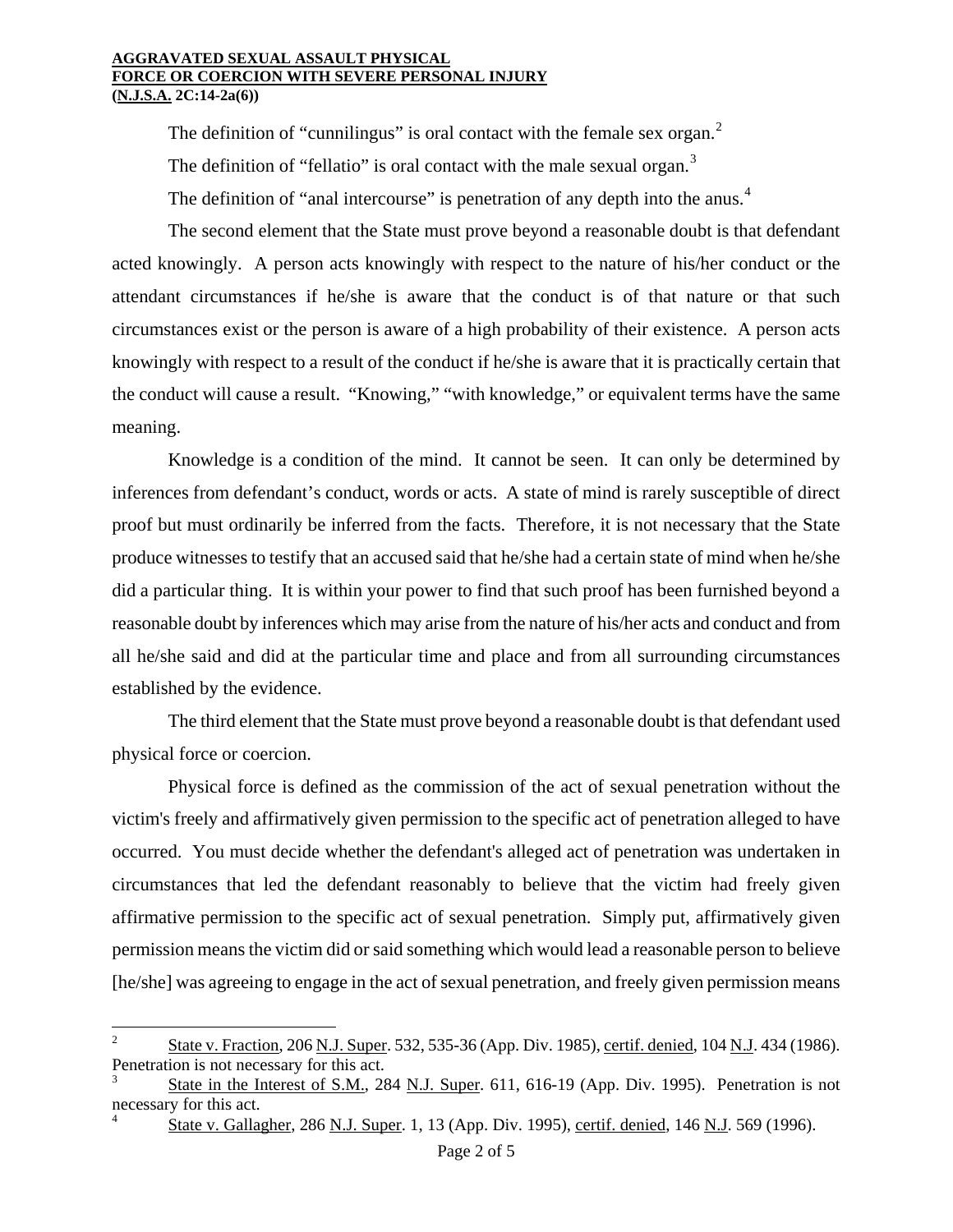the victim agreed of [his/her] own free will to engage in the act of sexual penetration. Freely and affirmatively given permission can be indicated either through words or through actions that, when viewed in the light of all the surrounding circumstances, would demonstrate to a reasonable person that affirmative and freely given permission for the specific act of sexual penetration had been given.

Persons need not, of course, expressly announce their consent to engage in an act of sexual intercourse for there to be affirmative permission. Permission to engage in an act of sexual penetration can be and indeed often is indicated through physical actions rather than words. Permission is demonstrated when the evidence, in whatever form, is sufficient to demonstrate that a reasonable person would have believed that the alleged victim had affirmatively and freely given authorization to the act.

Proof that the act of sexual penetration occurred without the victim's permission can be based on evidence of conduct or words in light of surrounding circumstances, and must demonstrate beyond a reasonable doubt that a reasonable person would not have believed that there was affirmative and freely given permission. If there is evidence to suggest that the defendant reasonably believed that such permission had been given, the State must demonstrate beyond a reasonable doubt either that the defendant did not actually believe that such permission had been freely given, or that such a belief was unreasonable under all of the circumstances.<sup>[5](#page-1-2)</sup>

In determining the reasonableness of defendant's belief that the victim had freely given affirmative permission, you must keep in mind that the law places no burden on the alleged victim to have expressed non-consent or to have denied permission. You should not speculate as to what the alleged victim thought or desired or why [he/she] did not resist or protest. The State is not required to prove that the victim resisted.

To find that the defendant used coercion, you must find that the defendant, with the purpose to unlawfully restrict **(name of victim)** freedom of action to engage in or refrain from engaging in the act of sexual penetration, threatened to:<sup>[6](#page-2-0)</sup>

# **[Charge applicable language]**

- (1) inflict bodily injury on anyone or commit any other offense;
- (2) accuse anyone of an offense;

<span id="page-2-1"></span><sup>5</sup> <sup>5</sup> State in the Interest of M.T.S., 129 N.J. 422, 444-49 (1992).

<span id="page-2-0"></span><sup>6</sup> See N.J.S.A. 2C:14-1*j* and 2C:13-5.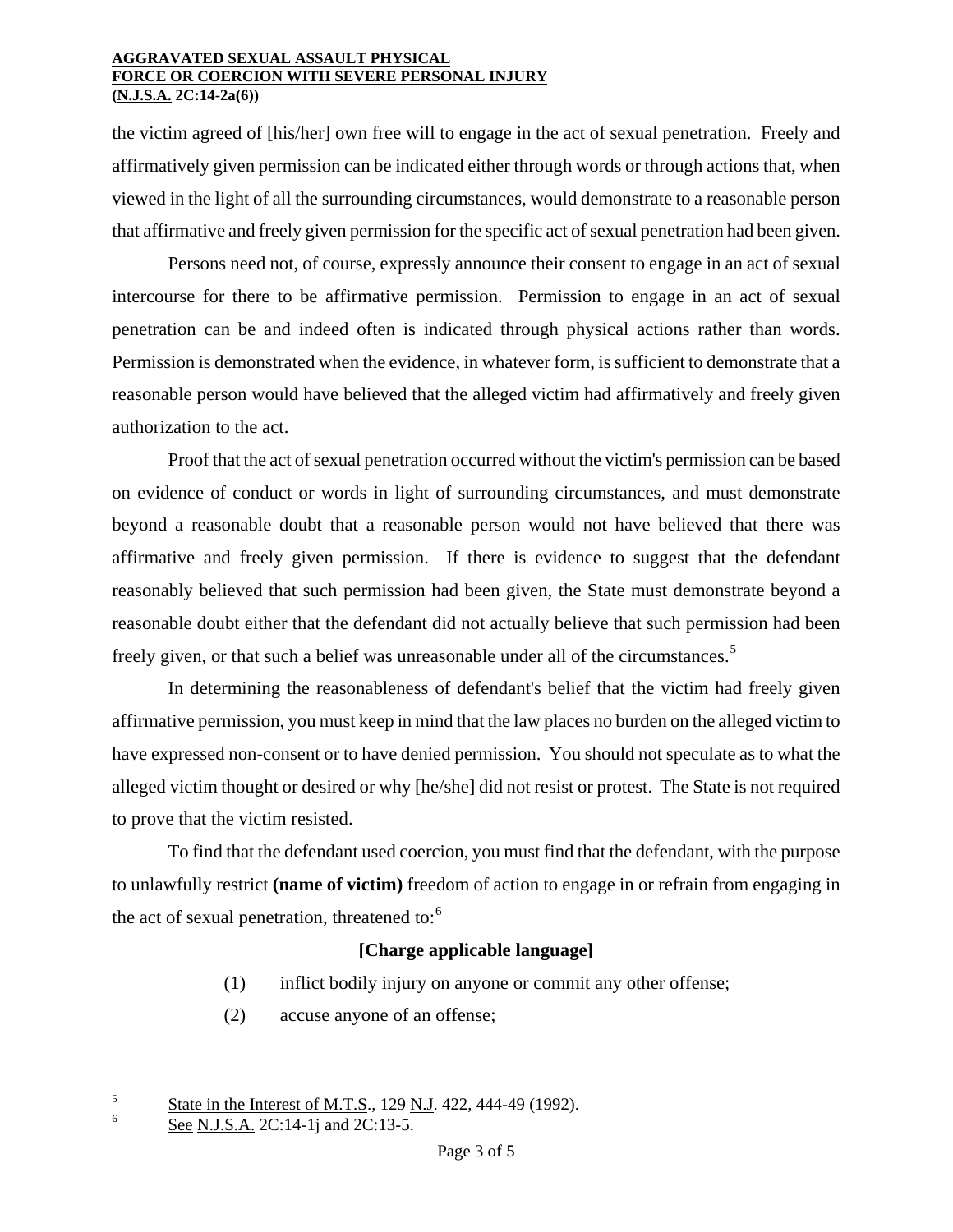- (3) expose any secret which would tend to subject any person to hatred, contempt or ridicule, or to impair his or her credit or business repute;
- (4) take or withhold action as an official, or cause an official to take or withhold action;
- (5) testify or provide information or withhold testimony or information with respect to another's legal claim or defense; or
- (6) perform any other act which would not in itself substantially benefit the actor but which is calculated to substantially harm another person with respect to his or her health, safety, business, calling, career, financial condition, reputation or personal relationships.

In other words, to find that the defendant used coercion, you must find that the defendant's purpose was to compel **(name of victim)** to engage in an act of sexual penetration by threatening  $(him/her).$ <sup>[7](#page-2-1)</sup> A person acts purposely with respect to the nature of his/her conduct or the result of that conduct if it is his/her conscious object to engage in conduct of that nature or to cause such a result. A person acts purposely with respect to attendant circumstances if the person is aware of the existence of such circumstances or believes or hopes that they exist. "With purpose," "designed," "with design," or equivalent terms have the same meaning.

Knowledge [and purpose]<sup>[8](#page-3-0)</sup> is [are] [a] condition[s] of the mind. It [they] cannot be seen. It [they] can only be determined by inferences from defendant's conduct, words or acts. A state of mind is rarely susceptible of direct proof but must ordinarily be inferred from the facts. Therefore, it is not necessary that the State produce witnesses to testify that an accused said that he/she had a certain state of mind when he/she did a particular thing. It is within your power to find that such proof has been furnished beyond a reasonable doubt by inference which may arise from the nature of his/her acts and conduct and from all he/she said and did at the particular time and place and from all surrounding circumstances established by the evidence.

The fourth element that the State must prove beyond a reasonable doubt is that the victim sustained severe personal injury. Severe personal injury means severe bodily injury, disfigurement, disease, incapacitating mental anguish or chronic pain.<sup>[9](#page-3-1)</sup>

 7 Purpose only applies if coercion is charged.

<span id="page-3-1"></span><span id="page-3-0"></span><sup>8</sup> <sup>8</sup> Purpose only applies if coercion is charged.

<sup>9</sup> N.J.S.A. 2C:14-1f.